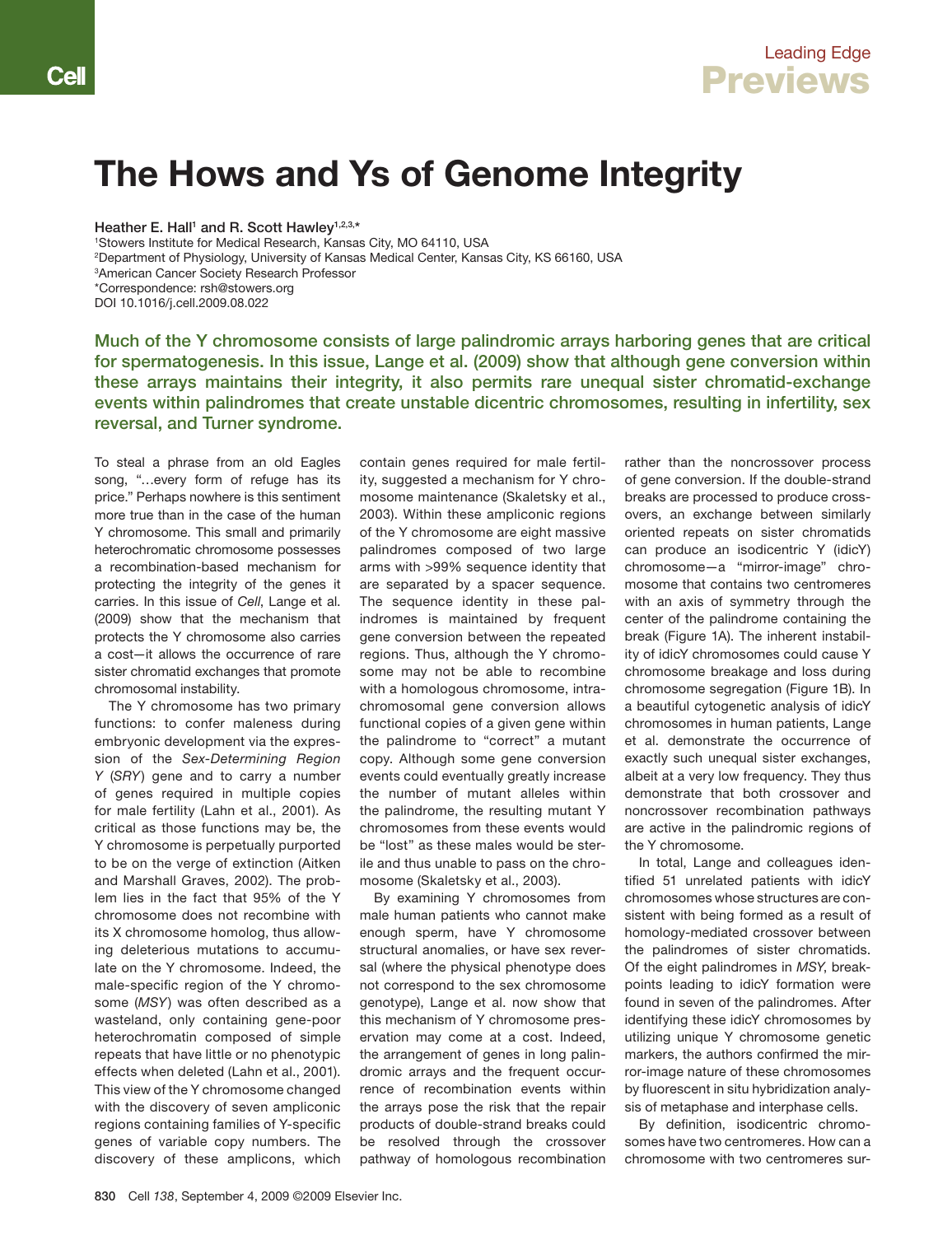vive? If each of the centromeres remains active, the dicentric Y chromosome may be snapped apart during chromosome segregation (Figure 1B), leading to its damage or loss (McClintock, 1941). Alternatively, it is also possible for one centromere of a dicentric chromosome to become inactive, thus helping to ensure faithful segregation of the chromosome (Page and Shaffer, 1998). When examining chromosome spreads of cells from idicY patients, Lange et al. find that cells harboring idicY chromosomes with very short distances between centromeres (4.5–9.1 Mb) can be categorized into two types. Some cells contain idicY chromosomes with one active centromere and other cells contain idicY chromosomes with two active centromeres. Presumably, close proximity between centromeres may allow two active centromeres (as identified by the presence of the centromeric protein CENP-E) to behave as one. Interestingly, Lange et al. observe that when the centromeres are more than 12.4 Mb apart, the idicY chromosome consistently contains only one active centromere.

IdicY chromosomes harbor deletions for some genes on one chromosome arm and duplications for some genes on the other chromosome arm, with the extent of deletion or duplication dependent on the location of the original breakpoint. Those Y chromosomes with deletions in the short arm (idicYq) lack the *SRY* gene that is needed for sex determination. As expected, Lange and colleagues find that individuals harboring idicYq chromosomes are phenotypically female. Curiously, some of the patients with idicY chromosomes that contain two copies of *SRY* (idicYp or isoYp) have both a degenerate ovary and a testis. The authors show that for the majority of these intersex patients, their idicY chromosomes have larger distances between centromeres in comparison to idicYp patients who are phenotypically male. Lange et al. interpret the often intersexual phenotype of idicYp or isoYp patients as being due to mitotic instability of the idicYp chromosome. This instability can lead to Y chromosome loss and mosaicism, such that some cells in these intersex patients lose the idicY chromosome and thus have only 45 chromosomes (45,X cells).



#### Figure 1. Resolution of Double-Strand Breaks in the Y Chromosome

(A) In the male-specific region of the Y chromosome (*MSY*), double-strand breaks can be repaired using either a sister chromatid or the corresponding arm of a palindrome within a chromatid. Recombination events can then be resolved via the crossover pathway (where regions flanking the break site are exchanged) or the noncrossover pathway. Regardless of the exchange partner, the noncrossover pathway produces gene conversion events. However, crossover between sister chromatids produces a dicentric chromosome and an acentric fragment, whereas crossover between palindromic repeats within a chromatid produces an inversion.

(B) If each centromere of a dicentric chromosome attaches to a different spindle pole, the chromosome can be pulled apart during chromosome segregation, leading to the loss of genetic material.

Of important clinical consequence is the instability and mitotic loss of the idicYp chromosome and the resulting formation of 45,X cells, which might result in individuals that exhibit symptoms of Turner syndrome, a phenotypically diverse condition typically caused by loss of all or part of a sex chromosome (Guedes et al., 2006). This would explain the observation that, unlike most trisomy-induced disorders where an error in maternal meiosis leads to the presence of an extra chromosome, the majority of Turner syndrome cases are due to the loss of a paternal chromosome (Jacobs et al., 1997). The findings of Lange et al. suggest that in some cases, the paternal origin of Turner syndrome may not lie in errors in spermatogenesis but rather may be

due to the loss of an idicYp chromosome during early development of the zygote.

What does all of this mean for the fate of the Y chromosome? Although the lack of homologous recombination for 95% of the Y chromosome would seem to put it at an evolutionary disadvantage, the discovery of palindromic recombination in the *MSY* locus shows that the Y chromosome is intent on surviving longer than its predicted 10 million year expiration date (Aitken and Marshall Graves, 2002; Wilson and Makova, 2009). Despite the immense importance of the gene conversion events in the *MSY* locus, this recombination comes at a cost. Although crossover resolution of recombination events between palindromes on sister chromatids is rare (occurring in ~2% of